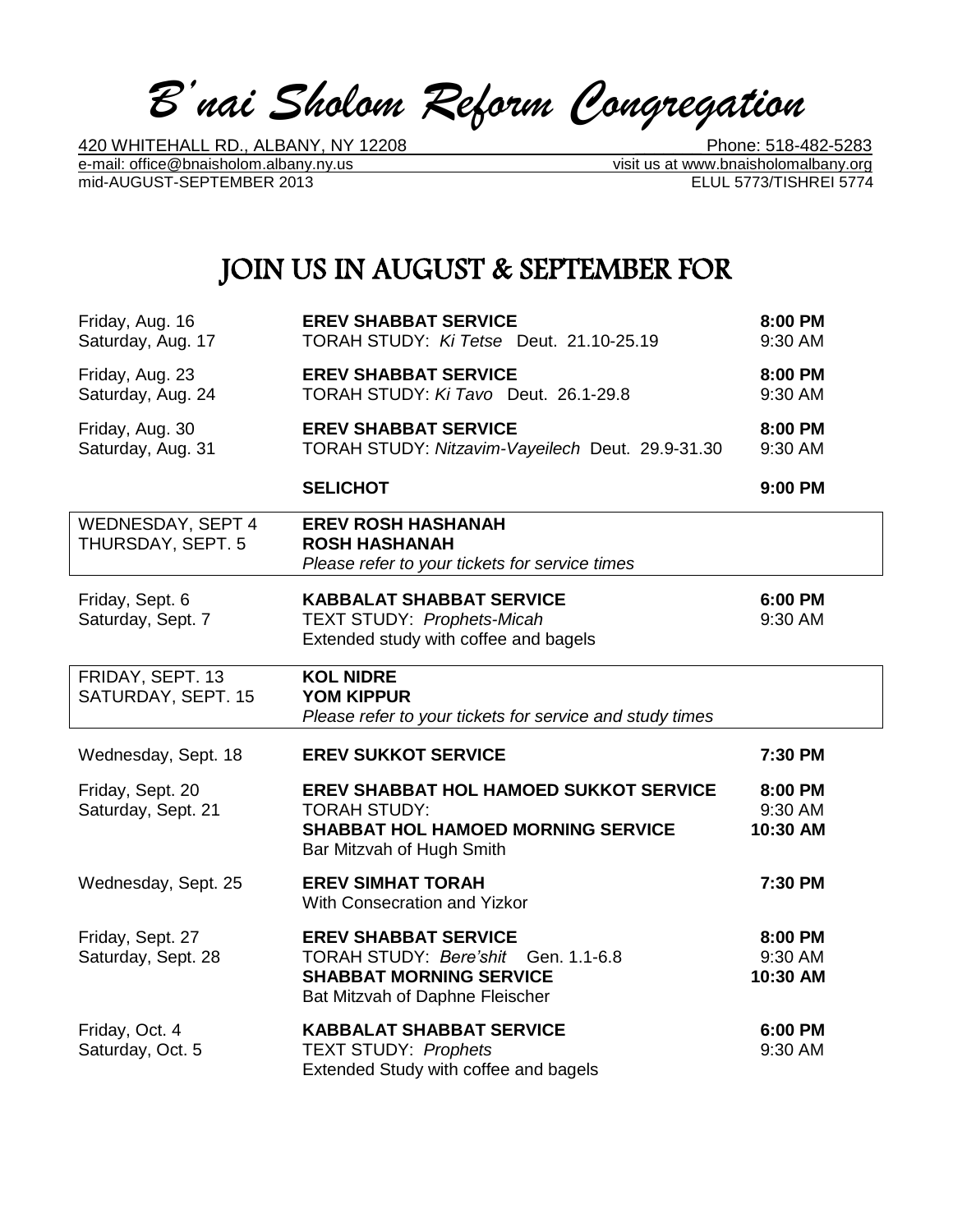# *From Our Rabbi…*

Yes, Rosh Hashanah is early. In fact, September 5 is the earliest it can occur. This last happened in 1899, and won't happen again until 2089. For most people, it is a once in a lifetime occurrence.

Do you like it early? Some are happy to get the holidays over and done with. Others like having part of September as preparatory time. One cantor expressed to me that she felt her entire summer was taken away.

A by-product of an early Rosh Hashanah is an early Hanukkah, which this year – in case you didn't hear yet – starts the Wednesday before Thanksgiving. Thus, it's two candles after Thanksgiving dinner.

The Jewish leap year will kick in during February, returning Erev Purim to the Ides of March (to bring in a third calendar), with the first Passover Seder coming on Monday evening, April 14.

Next year, erev Rosh Hashanah is on September 24, with Yom Kippur, Sukkot, and Simhat Torah all coming in October. Hanukkah will end in 2014 on December 24.

An excellent source for all things Jewish calendar is [www.hebcal.com](http://www.hebcal.com/) . You can get calendars for any year you want, holidays, even Shabbat times and Torah readings. One can convert dates between the Jewish and the Gregorian calendar, which is convenient for Yahrtzeits. The data therein can be downloaded into Outlook, Google Calendar, iPhone, etc. This is the source I use to create the calendar that accompanies our bulletin.

As we prepare to welcome this New Year of 5774, we are encouraged by our tradition to bring a sense of closure to the closing year through reflection and resolve. In the waning days of this year, I pray that we may all find the time and energy to do so, so that we may enter the New Year prepared to sanctify our days with joy, leaving behind us the disappointments of the past.

I look forward to greeting you at Selichot on Saturday night, August 31 at 9 PM; on Rosh Hashanah services and at Tashlih; on Yom Kippur; on Sukkot and Simhat Torah; and at only good things besides holidays and Shabbat.

#### **L'shalom, Rabbi Don Cashman**

*B'nai Sholom Reform Congregation, a Reform Jewish synagogue, is a community that fosters individual, family and congregational spirituality by engaging in worship and prayer, promoting learning on all levels, supporting each others' needs, bettering our community and our world, and forging connections with worldwide Jewry.*

*We take pride in being warm, welcoming, informal, progressive, open-minded, diverse, and participatory.*

*We strive to create a vibrant Jewish present, linking our ancient traditions with the promise of the future.*

# **NEW WEB ADDRESS!**

Current and upcoming events, the Monthly Bulletin, lots of photographs, and in-depth information about B'nai Sholom are all available on the new congregational web site,

### *[www.bnaisholomalbany.org.](http://www.bnaisholomalbany.org/)*

Bookmark the site and visit often!

*Please "like" our new Facebook page at [Facebook.com/bnaisholomalbany.](http://facebook.com/bnaisholomalbany)*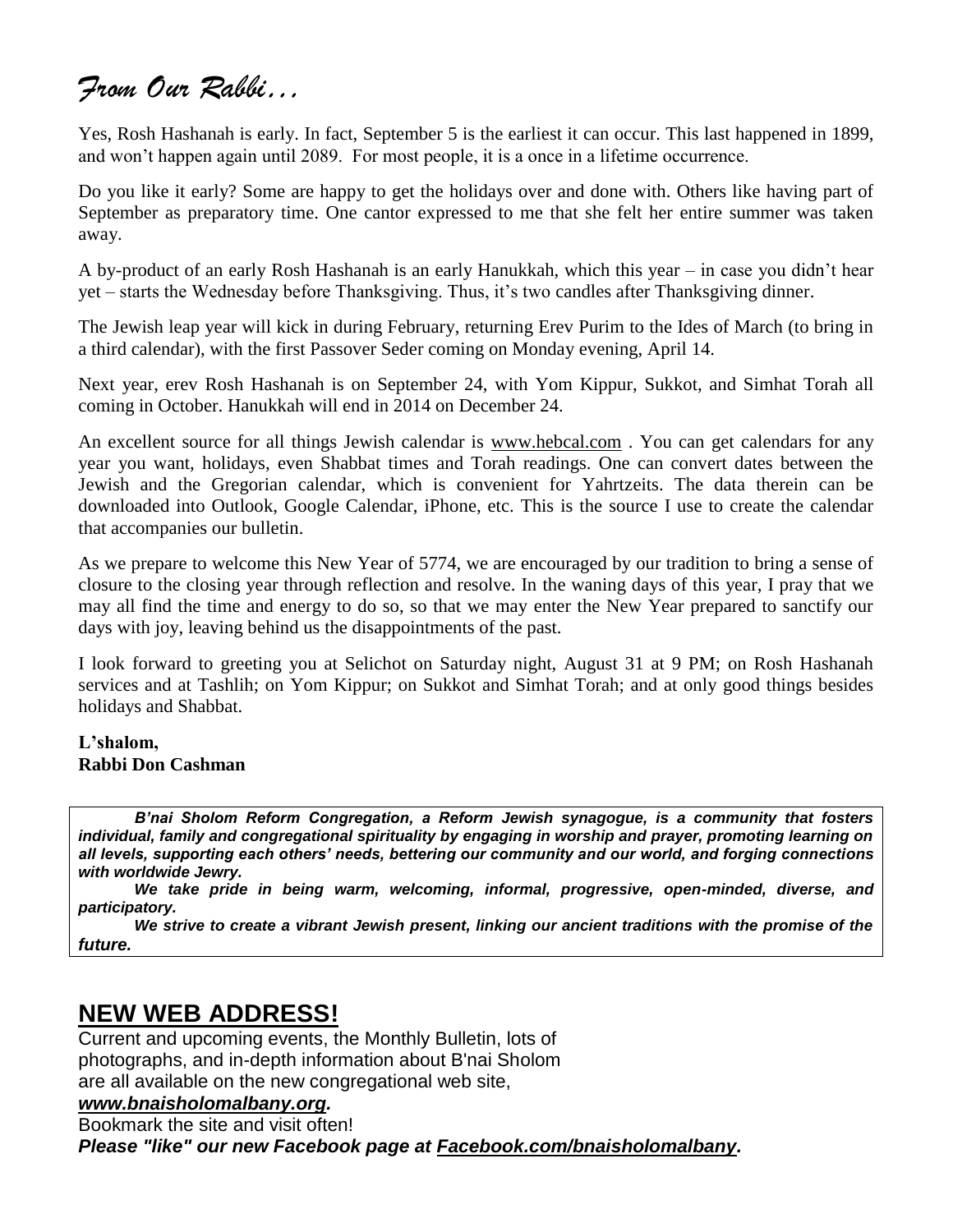## HELP WANTED!

### Religious School teachers needed!

We are always seeking dynamic, knowledgeable adults to teach Judaic Studies and Hebrew in our Religious School on Sunday mornings for the 2013-2014 academic school year and to be on our substitute list. There is a curriculum for each class – you will be responsible for implementing the curriculum in an engaging, fun manner.

Ideal candidates will bring strong Judaic skills, creativity, energy, love of and experience working with children, and the desire to be part of a collegial academic team. Must also be punctual and organized.

B'nai Sholom offers competitive salaries and an exciting, supportive teaching environment. Come join us!

For further information and application, please contact Elizabeth Alowitz, Religious School Director, at rsdirector@bnaisholom.albany.ny.us or 518-482-5283.

**Are you a flautist?** Or does your child play the flute? Adam Fine, our soloist for the Days of Awe, would like to include some music requiring flute accompaniment. Please contact the office if you can play.

## **It's a Match! How to Select a College That's Right For You**

Thursday, October  $17<sup>th</sup>$  at B 7:00 pm at B'nai Sholom

Free program for high school students and their parents.

-Zero in on the type of school that meets your needs.

-Go beyond the official tour.

-Learn exactly who and what to see and shat questions to ask during campus visits.

-Evaluate each college's academic and social climate for fit with your talents, interest and personality.

For the past 19 years, B'nai Sholom congregant Jill Rifkin, has counseled over 525 students on the college admissions process. She has visited 485 colleges in 34 states and speaks frequently on college admission topics. For information call 439-1843.

# **2014 ENTERTAINMENT BOOKS NOW AVAILABLE**

The cost of the books this year is \$25. Lots of bargains available. Books may be arrived and work purchased during office hours or on Sunday mornings when Religious School is in session.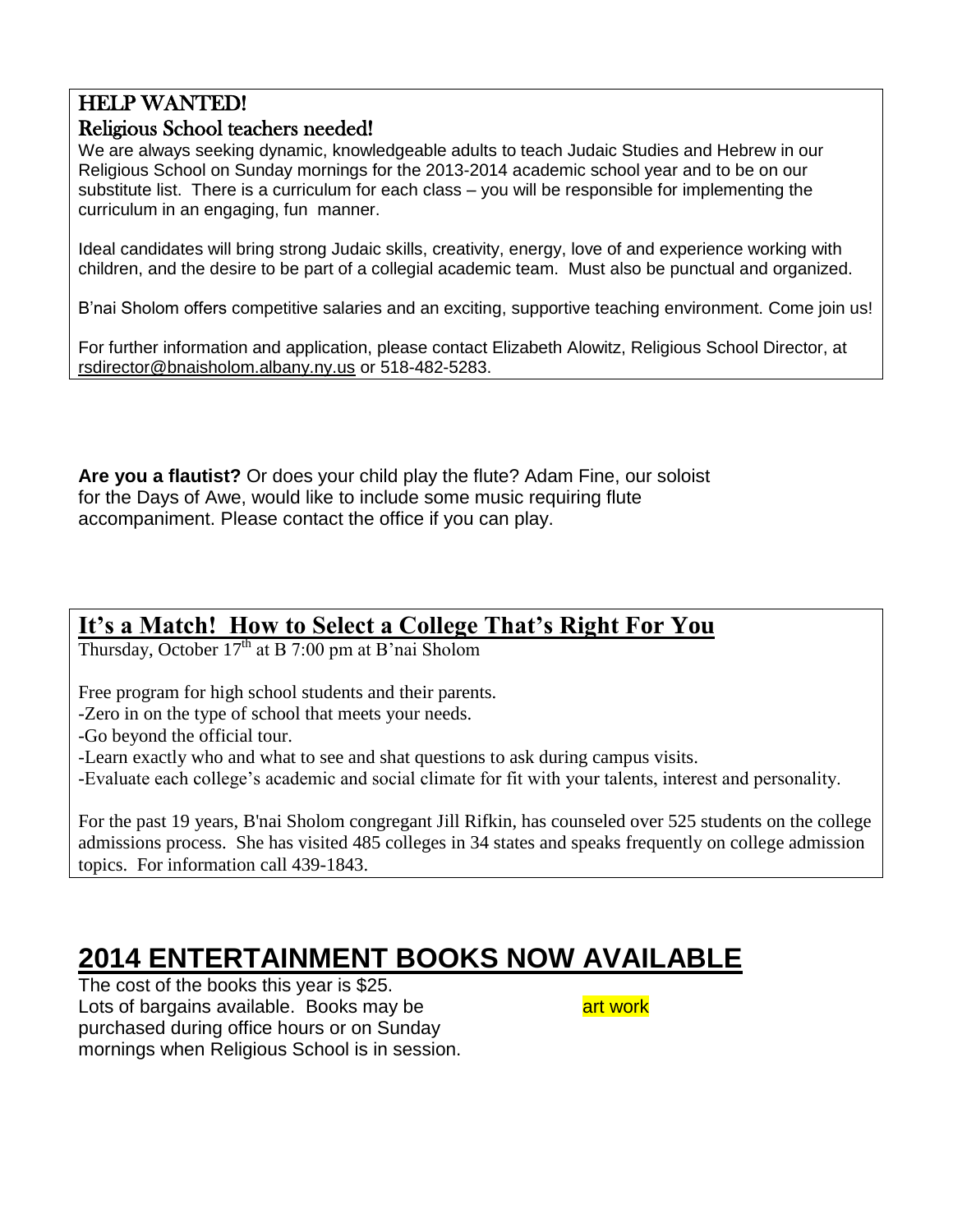# **Social Action**

*Books for Babies* is moving forward: books have been ordered, bags and tissue paper are on hand and the project has received additional support from the following

contributors:

 Marlene Baker Glass in honor of the bat mitzvah of Phoebe Morse and the birth of the grandson of Marty and Phil Teumim

The Morse-Hazard Family Phoebe Morse

This is an ongoing project, therefore you may designate this fund for additional contributions in memory or in honor of loved ones.

### **DID YOU HAVE A GREAT HARVEST? YOU CAN HELP FEED HUNGRY FAMILIES!**

**FRESH PRODUCE FOR** *SQUASH HUNGER* **PROGRAM** You can donate fresh produce at the following locations:

Delmar Farmers' Market ShopRite at 651 Central Ave., Albany Troy Farmers' Market **Honest Weight Food Coop** 

Delmar Market Place at 4 Corners ShopRite on Nott St. in Niskayuna

### **NORTH STAR PEACE WALK**

The Social Action Committee invites you to kick off the New year by participating in the North Star Peace Walk on Sunday, September 15, 2013, in Albany. This event is planned in include individuals and groups from all faiths, ethnicities and cultural backgrounds. The purpose of this event is to promote peace and reconciliation; it is not a fund raiser. This is not a political event; the banners displayed will be messages of PEACE and may be displayed in many languages. The walk will include stops at a mosque, church and synagogue and is intended to be a positive way to bring multifaith, multigenerational and multiculturally diverse communities together.

Reaffirming the common roots of our different religious traditions to achieve peace and justice, seems a perfect way to end our Days of Awe. If you and your family would like to participate with the B'nai Sholom group, please contact the office.

# **SAVE THE DATE!**

**RED CROSS BLOOD DRIVE**: Sun., Nov. 24, 2013: 8 am to 1 pm -- B'nai Sholom Social Hall. LAST DAY TO DONATE BEFORE OUR DRIVE: Sept. 28, 2013 Minimum age to donate: 16 (with parental consent) Call temple office at 482-5283 for appointment. Volunteers also needed to help with blood drive.

**OUR WINTER CLOTHING DRIVE WILL BE HELD ON THE SAME DAY.**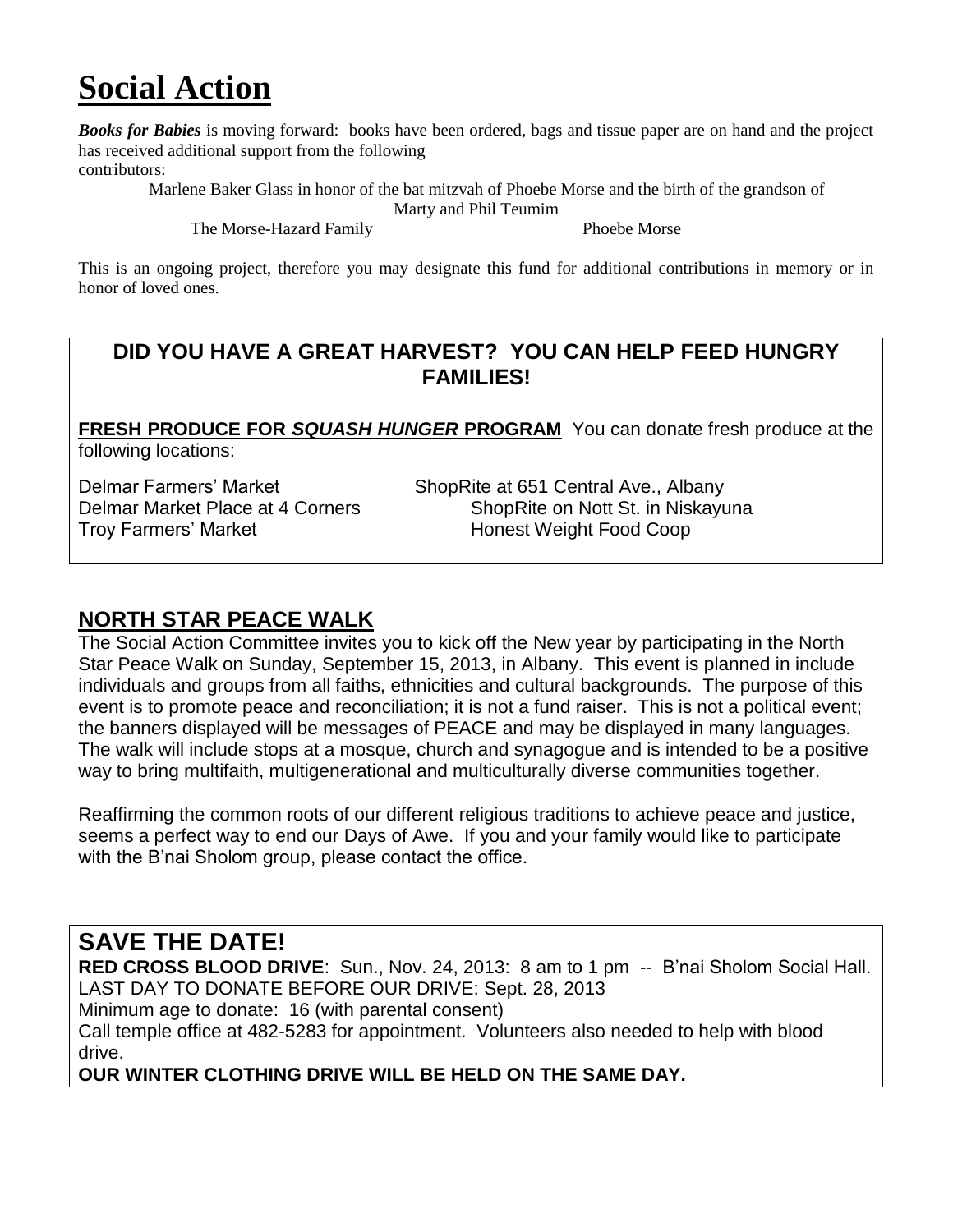### **THE CONGREGATION NOTES WITH THANKS THESE CONTRIBUTIONS…**

#### **General Fund**

In memory of **Saul Ikler** and **Edgar** and **Leah Altmayer** by Janis and Stewart Altmayer In memory of **Anne Bergman** and **Gail Bergman** by Stanley Bergman In memory of **Nathan Green** by Randy, Ellie and Molly Davis In memory of **Sonny Brenner** by Mark and Cheryl Reeder In memory of **Arnold M. Heart** and **Ludwig P. Bergman** by Stan Bergman In memory of **Dror Koren** and **Harold Roth** by Yossi and Amy Koren-Roth **Caring Community Fund** In memory of **Gerda Frankel** by Herb and Ruth Swift In appreciation of **Mitch Levinn** by Herb and Ruth Swift **Marlene Baker Youth Scholarship Fund** In honor of the 2013 graduates: **Meg Ray, Melanie Rockefeller, Elizabeth Marvin, Sarah Gilly, Ayelet Wachs Cashman, Samantha Smith, Arielle Ray, Aiden Morse, Jenna Goldfarb, Jacqueline Libby, Isaac Finkelman** and **Salome Degroult-Elias** by Marlene Baker Glass

The following congregants have shown generosity in signing up for additional Patron Dues:

| <b>Bill and Sheila Schwartz</b> | <b>Barbara Miller</b>                  |
|---------------------------------|----------------------------------------|
| <b>Joan and Jim Savitt</b>      | <b>Stanley Bergman</b>                 |
| <b>Sharon and Mark Sklar</b>    | <b>Hal Rosenthal and Mari Vosburgh</b> |
| <b>Jack and Barbara Devore</b>  |                                        |

### **Mazal Tov!**

-to **Harvey Strum** on his marriage to **Caryl Kichton**

 -to **Avraham Wachs CashmaN** who received a master of Arts in Teaching from Brandeis University -to **Ethan Nozik** upon receiving his BA in music industry at SUNY Oneonta

 -to **Matthew Rockefeller** whose Spring 2013 4.0 gpa at SUNY Brockport earned him a spot on the President's List

-to **Casey Dinkin**, daughter of Jesse Dinkin and Valerie Tabak, on the release of her first CD. *Right Now for Now,* "...a sparkling debut release full of clever, caffeinated tunes that are smart, modern pop-folk songs…" (David Malachowski, Albany TimeS Union) was underwritten by Casey's Kickstarter campaign, which included support from many congregants.

-to **Aiden Morse** who Is the recipient of the Applebaum Award OF the Sydney Albert Albany Jewish Community Center for outstanding Jewish community service and leadership

### *THANK YOU*

**--**to the paper-cut brigade who prepared the June Bulletin: **Jill Rifkin, Ellie Davis, Molly Davis, Barbara Devore, Anne** and **Sonny Hausgaard**

--to the congregants who provided us with a sweet Shabbat: **Deb Adler** in memory of her mother **Helen Adler , Deb Lipson** in memory of her mother **Barbara Schwartz, Dayle Zatlin** and **Joel Blumenthal, Steve Morse** and **Brenda Hazard** in honor of **Phoebe's** bat mitzvah, **Sheldon Bosin** and **Ruth Burkowsky** in memory of Sheldon's father **Morris Bosin**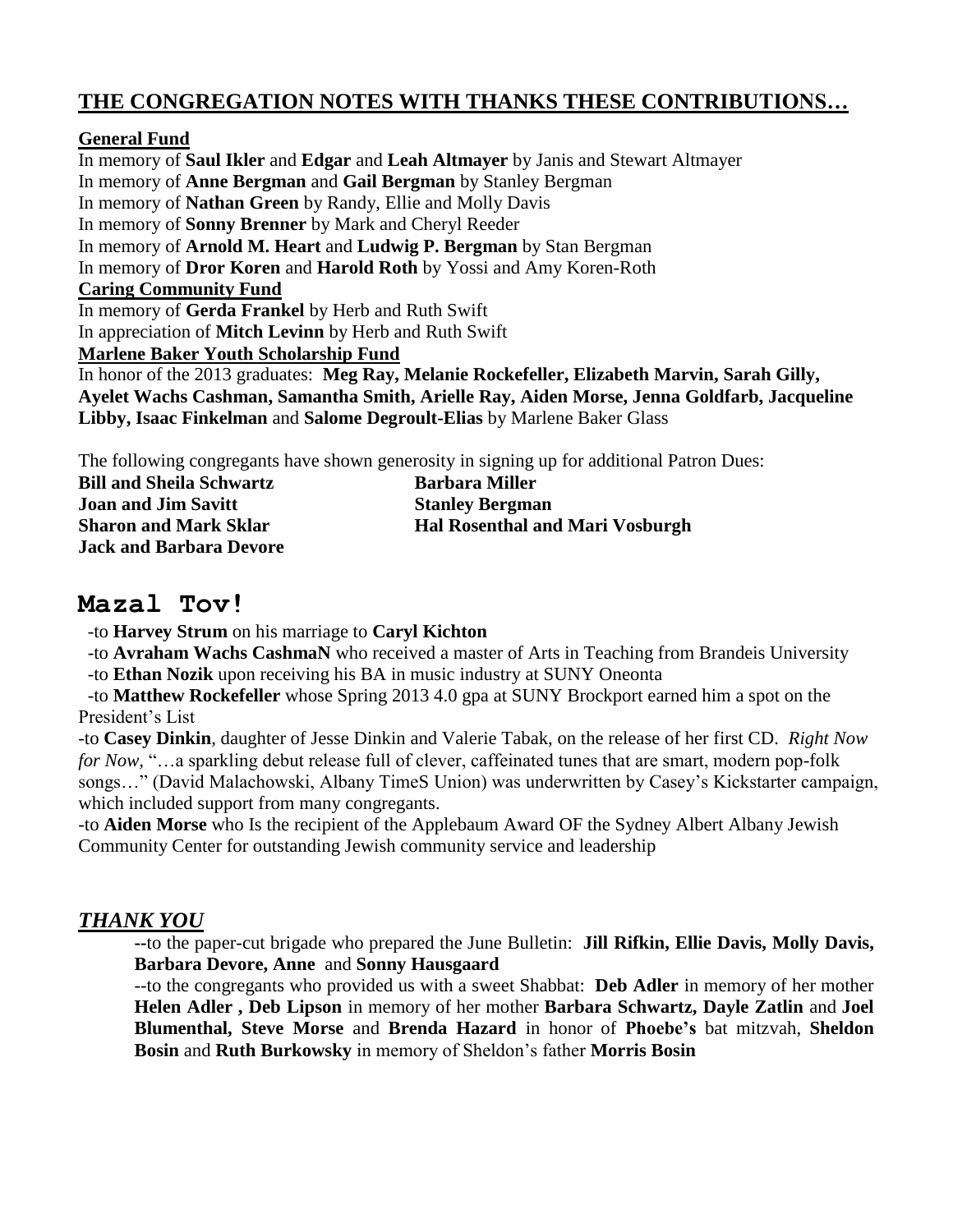### **YAHRTZEITS**

### **The following Yahrtzeits will be observed in August:**

- 16 Abraham Sperber\*, Gerald Hazard, Robert Stoller, Gina Kleinfeld, Miriam Falb, Lore Hauptman, Joseph Flax, Frieda Hoffmann\*, Jacob Grover
- 23 Gail Bergman\*, Sylvia Garber, Lenore Greiman, Albert Einstein\*, Ann Radosh, Max Kuperman, Rose Kesler
- 30 Arthur T. Singer\*, Franklyn Cole, Marvin J. Finkelstein\*, Nathan Green, Sydell Morris, Pauline Stern\*, Harold Quell, Martin Klein

#### **The following Yahrtzeits will be observed in September:**

- 6 Michael Zaidspiner, Belle Fisher Schwartz, Minna Katzin, Marvin Morris, Leah Rose Royne, Pauline Tauss, Edith Cabelly, Elsie Logwood, Edward Hoffman, Morris L. Parets\*, Ethel Link, David Engler\*
- 13 Rose Pass, Marylin Porter Ruben, Lubi Radosh, Joseph Berkowitz\*, Ari Propp, Rifka Propp, Charlotte Sacks, Betty Herbert, Alice Winston, Rose Levine Goldstein\*, Mollie Belkin Lazoroff\*, Henry Nussbaum
- 20 Joe Meer, Eva Teumim, Myron Sigadel, Yetta Berman\*, Jakob Simon Krochmal, Arthur Nitka, Saul Toback, David Binewitch\*, Samuel Pock\*, Jeannie Bick, Rose Dietchman, Donald Goldberg
- 27 Sylvia Adler, Asher Kaplan, Luci Shapiro, Eric Weiler

#### *\*denotes that a Perpetual Memorial has been established*

We note with sorrow the death of **JEAN NORRIS RUDMAN** Grandmother of Doug Goldman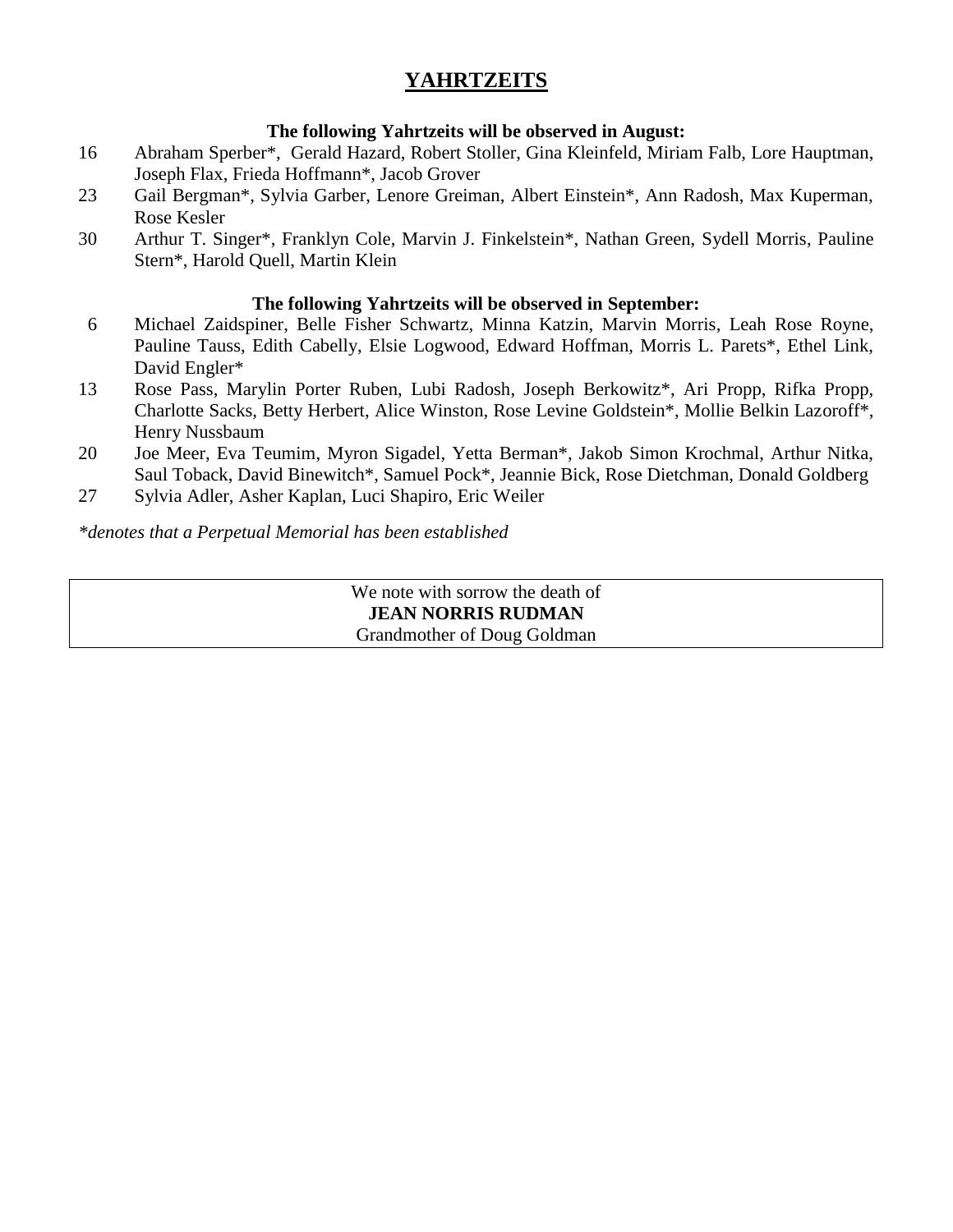# **IN THE COMMUNITY**

**MIFGASH REGISTRATION AND OPEN HOUSE**: Capital District's Community Hebrew High School begins  $6<sup>th</sup>$  year.

Mifgash Jewish Community High School Program will begin its  $6<sup>th</sup>$  year of servicing Jewish teens in the Capital District with an open House and Registration on September 15, 2013 at B'nai Sholom Reform Congregation, 420 Whitehall Road in Albany. The program runs from 6:00-8:00 pm with faculty presentations, course selection, registration and an ice cream social.

"The program provides a wonderful opportunity for Jewish youth from neighboring communities and different schools to become acquainted," says the parent of one graduate. "My son attended for four years and really had a meaningful experience."

Students meet on Sunday evenings from 6:00 pm – 8:00 pm for 2 classes, each 50 minutes long, with a 20 minute break for snacks and socializing.

All Mifgash courses are hands-on, interactive and discussion-based. Fall 2013 courses include Tikkun Olam/Community Service, A Class of Many Colors, Great American Jewish Court Cases, What's Nu?, European History, Avoda Aravit, Can Moshe Marry Jeremy?", Jammin' with "Jew"lie and Jews in Sports.

For current course descriptions, faculty bios, and the most up to date information, please visit wwww.mifgashcommunity.org.

Mifgash is a community of Jewish high school students who come together weekly to learn and engage with other Jewish teens from all areas of the Capital District. Students come from many different backgrounds and are united in a commitment to meeting other Jewish students in a learning and social environment. They come to learn relevant Jewish topics on ideas important to them. The goal is to assist students in their Jewish journey to adulthood, college and beyond.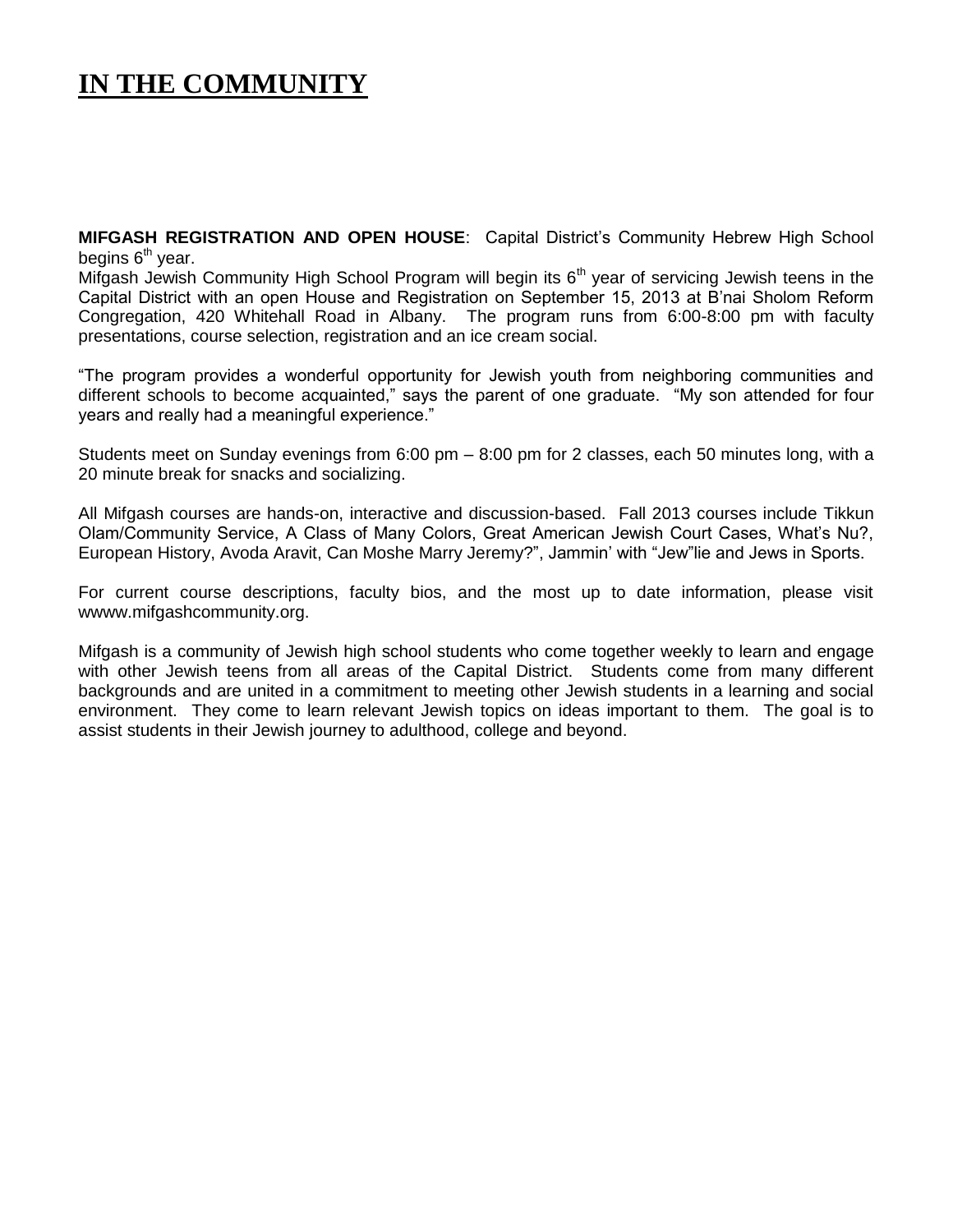RABBI: **Donald P. Cashman** PRESIDENT: **Jodi Kerper** OFFICE MANAGER: **Rebecca S. Marvin** RELIGIOUS SCHOOL DIRECTOR: **Elizabeth Alowitz** \*OFFICE HOURS: MON/TUES/THU/FRI 9:15 AM – 3:00 PM

**"As a rule, the BULLETIN DEADLINE is the second Wednesday of each month."** Period Covered **Deadline**<br>
October **Deadline**<br>
October September 11 September 11 November Contract of the Contract of the Contract of the Contract of the Contract of the Contract of the Contract of the Contract of the Contract of the Contract of the Contract of the Contract of the Contract of the Contr

Articles and news received after deadline are subject to omission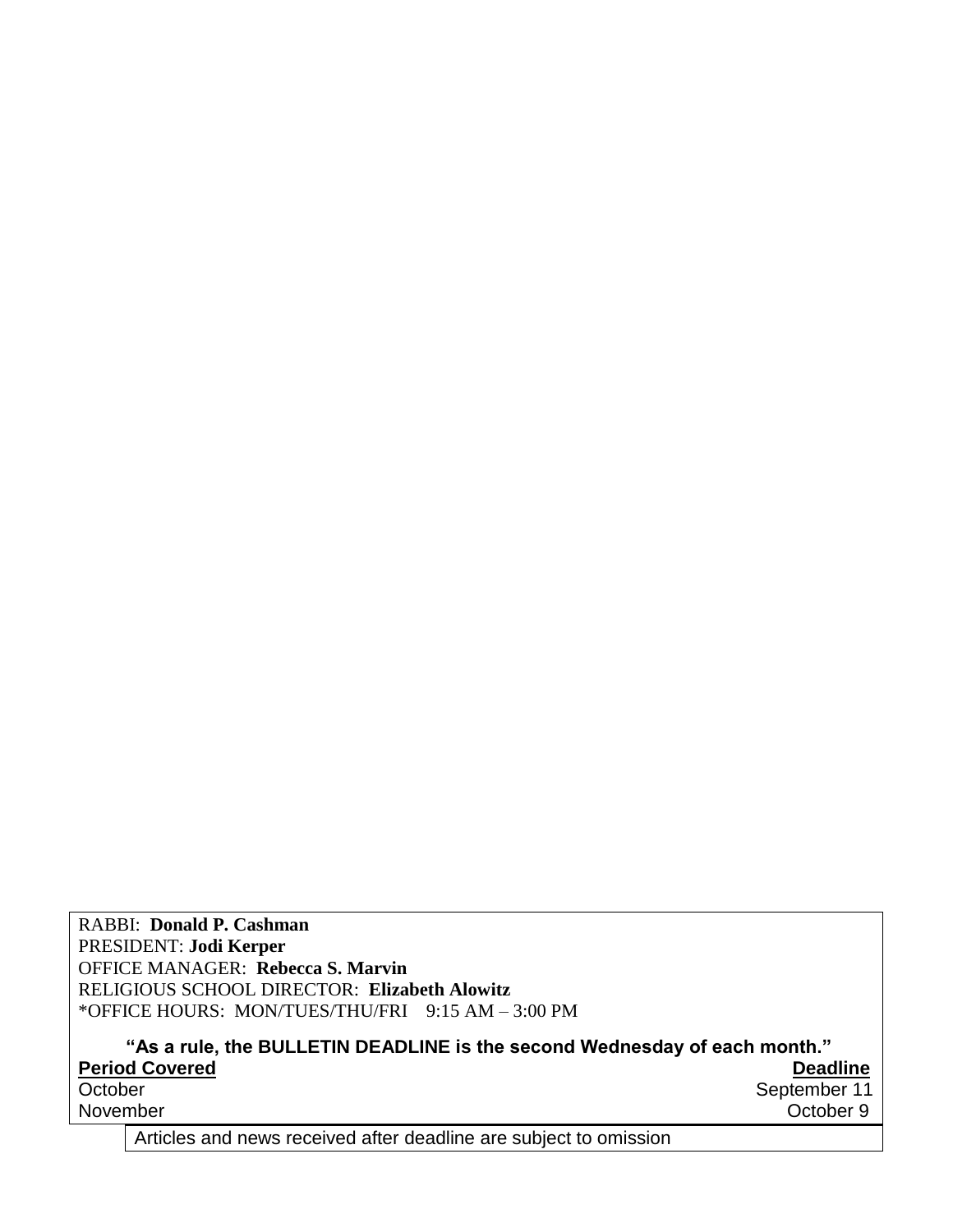Fighting hunger continues to be a primary focus of the Social Action Committee. Please take the time to read the letter below and purchase your tickets for this special Empty Bowl event.

> Tickets are \$25 "More if you can, less if you can't"